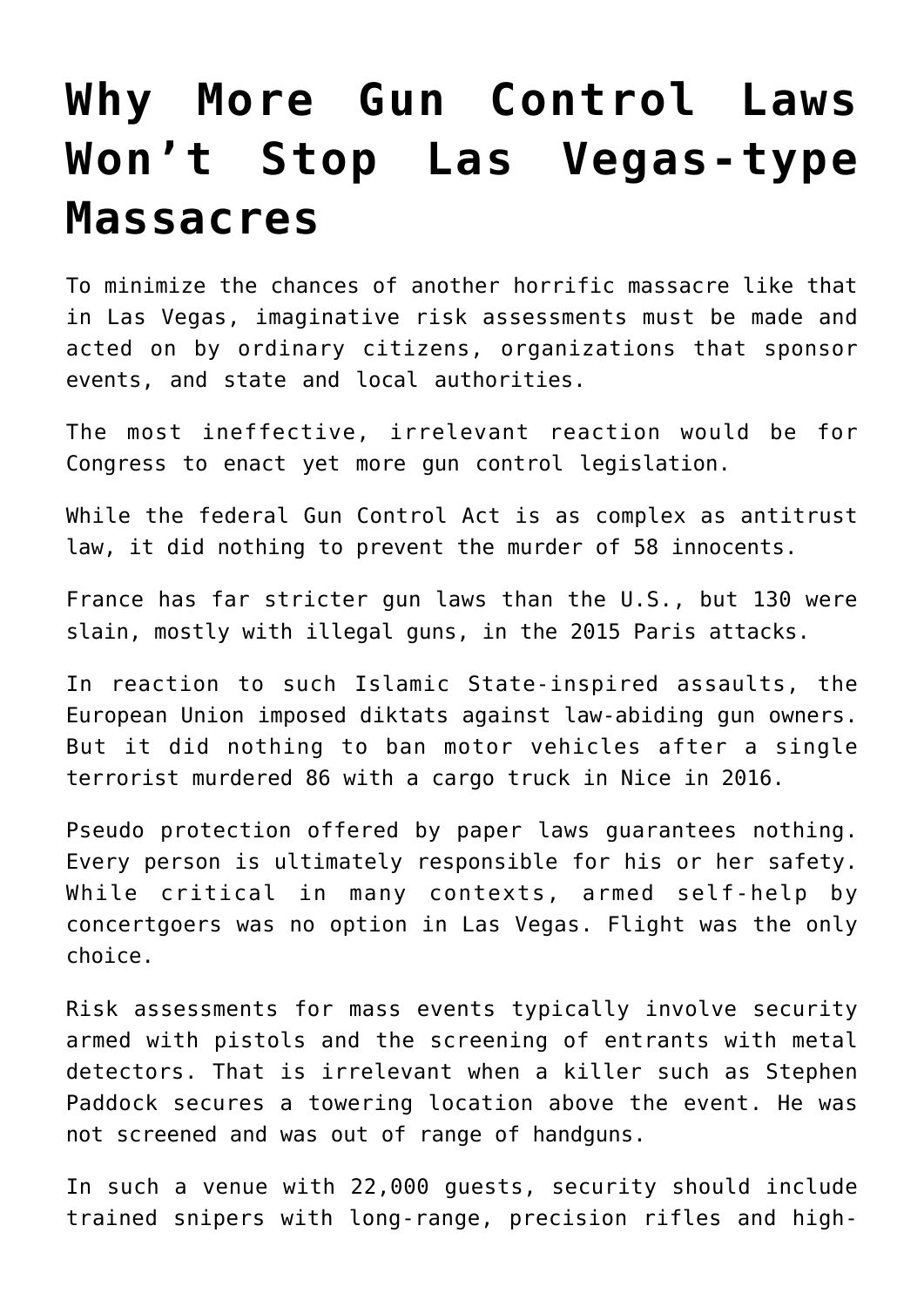power, night-vision scopes.

Paddock shot at a distances upward of 300 yards. Had two or three riflemen been on duty with the right equipment, they might have been able quickly to spot the room from which he was shooting and dispatch him.

The security guard and officers who responded to the massacre acted heroically and effectively in identifying and assaulting the killer's room, prompting him to commit suicide. But could steps have been taken to prevent the carnage altogether?

That requires serious study, not the Hillary Clintonism of blaming the National Rifle Association for the murders and lamenting how much worse the carnage would have been had the killer used suppressors to reduce the firing noise only to the level of a jackhammer.

Fantasizing that a ban on this or that physical object will remove the capacity of the demented to do evil is a form of animism. Reducing evil to an object without addressing the complex motivations that drive killers to commit unspeakable acts serves no purpose other than padding political talking points.

Relying on Congress to pass further restrictions on lawabiding gun owners would do nothing to stop mass murders.

California Sen. Dianne Feinstein's immediate reaction to Las Vegas was a bill banning guns that somehow fire faster, not realizing that speed depends on the user's skill. Proposals to ban the bump-fire stock are a side show to the real agenda of banning guns.

The line in the sand since the National Firearms Act was passed in 1934 is whether the gun fires only one shot with a single pull of the trigger – such as an ordinary semiautomatic – or multiple shots automatically with one trigger pull as with a machine gun. Those who never let a tragedy go